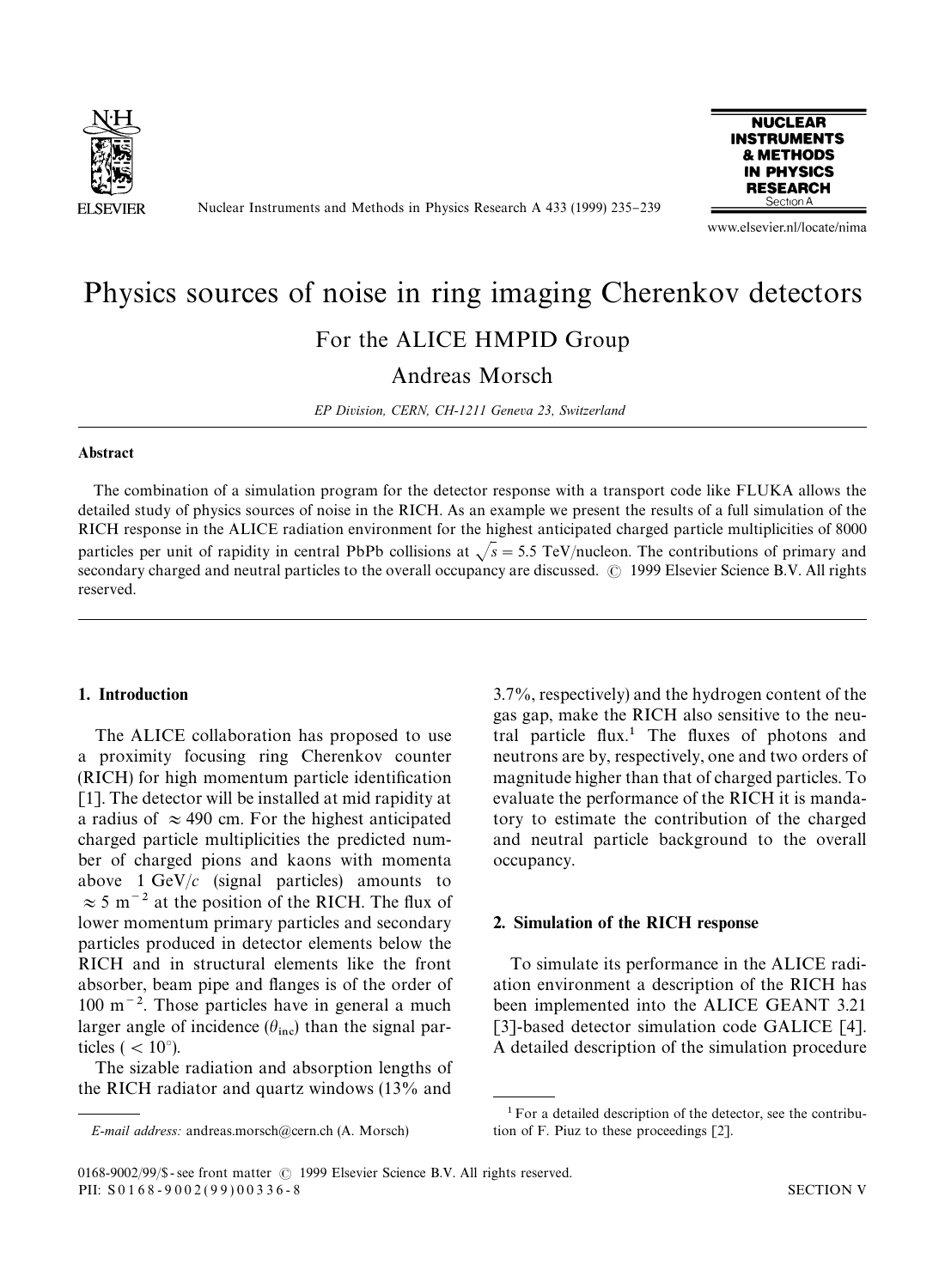can be found in Ref.  $[5,6]$ <sup>2</sup> Here we summarize the most important aspects.

Cherenkov photons undergo absorption and medium boundary interactions. The optical properties of the RICH media, i.e. refraction indices, absorption constants and the quantum efficiency of the photo-cathode as a function of the photon energy have been defined to GEANT according to our best knowledge.

The production of feedback photons is included by the call to a user routine each time a signal is generated on the pad plane. The number of generated feedback photons is proportional to the total avalanche charge. The photons are generated with an origin at the location of the avalanche on the sense wire, with an isotropic angular distribution and with energies shared among the three carbon lines. In order to track the feedback photons they are put as Cherenkov photons on the GEANT particle stack.

The production of background hits through gamma conversions or hadronic interactions in one of the detector planes or the support frames is taken into account automatically by GEANT during tracking. By setting the kinetic energy threshold for the tracking to its lowest reasonable value (50 keV for gammas, electrons and positrons), we aim at the best possible description of the background in a high-radiation environment.

Background particles can have any angle of incidence and their path in the gas gap projected on the pad plane can pass many pads (gapsize\*tan  $\theta_{\text{inc}}$  > padsize). In this case the signal generation is performed at each crossing of a pad boundary or the crossing of the mid-plane of two adjacent wires.

## 3. Simulation of the secondary particle flux

Charged and neutral background particles are produced in structural elements (absorber, beampipe flanges) and other detectors. GEANT and

FLUKA [7] simulations have been performed to calculate the expected flux of background particles.

The present version of FLUKA does not provide generation and tracking of Cherenkov photons. Hence, the simulation of the detector response is not possible within the same program. Instead, we store the momentum vector of particles entering the RICH region in a file which is subsequently used as an input to GALICE ('boundary source').

FLUKA was run with the EMF option for explicit electro-magnetic shower evolution. Close to the material surfaces, the gamma and electron kinetic energy cuts were set to 50 and 100 keV, respectively. Higher cuts where used in shielded regions in order to decrease the calculation time. Neutrons were produced and tracked down to thermal energies. All other particles were tracked down to a kinetic energy of 1 MeV.

The same kinetic energy cuts were used in the GALICE simulations. Except for neutrons which are only tracked down to minimum kinetic energy of 10 keV. The GEANT/MICAP interface has been used to simulate the RICH response to low-energetic neutrons resulting from the FLUKA simulation.

The primary particle flux has been simulated by sampling from pion and kaon pseudo-rapidity distributions obtained from the HIJING event generator as described in Ref. [8]. The normalisation was adjusted to obtain 8000 charged particles per unit of rapidity in the central region.

Table 1 Neutral and charged particle fluxes at  $R = 4.8$  m

| Particle                                      | Flux $(m^{-2})$ |  |
|-----------------------------------------------|-----------------|--|
| All $\pi^{\pm}$                               | 41.00           |  |
| Primary $\pi^{\pm}$                           | 32.00           |  |
| All K <sup><math>\pm</math></sup>             | 1.4             |  |
| Primary $K^{\pm}$                             | 1.3             |  |
| $\mu^+,\mu^-$                                 | 14              |  |
| Electrons/Positrons                           | 44              |  |
| Protons (secondary)                           | 3.69            |  |
| All charged                                   | 103.5           |  |
| All $\gamma$                                  | 1490            |  |
| Primary $\gamma$                              | 120             |  |
| $\gamma(E_{\gamma} > 1 \text{ MeV})$          | 559             |  |
| All neutrons                                  | 9100            |  |
| Neutrons $(E_{\text{kin}} > 100 \text{ keV})$ | 3100            |  |
| Thermal neutrons                              | 205             |  |

<sup>2</sup>For a study of the expected RICH response to signal particles see also the contribution of A. di Mauro to these proceedings [6].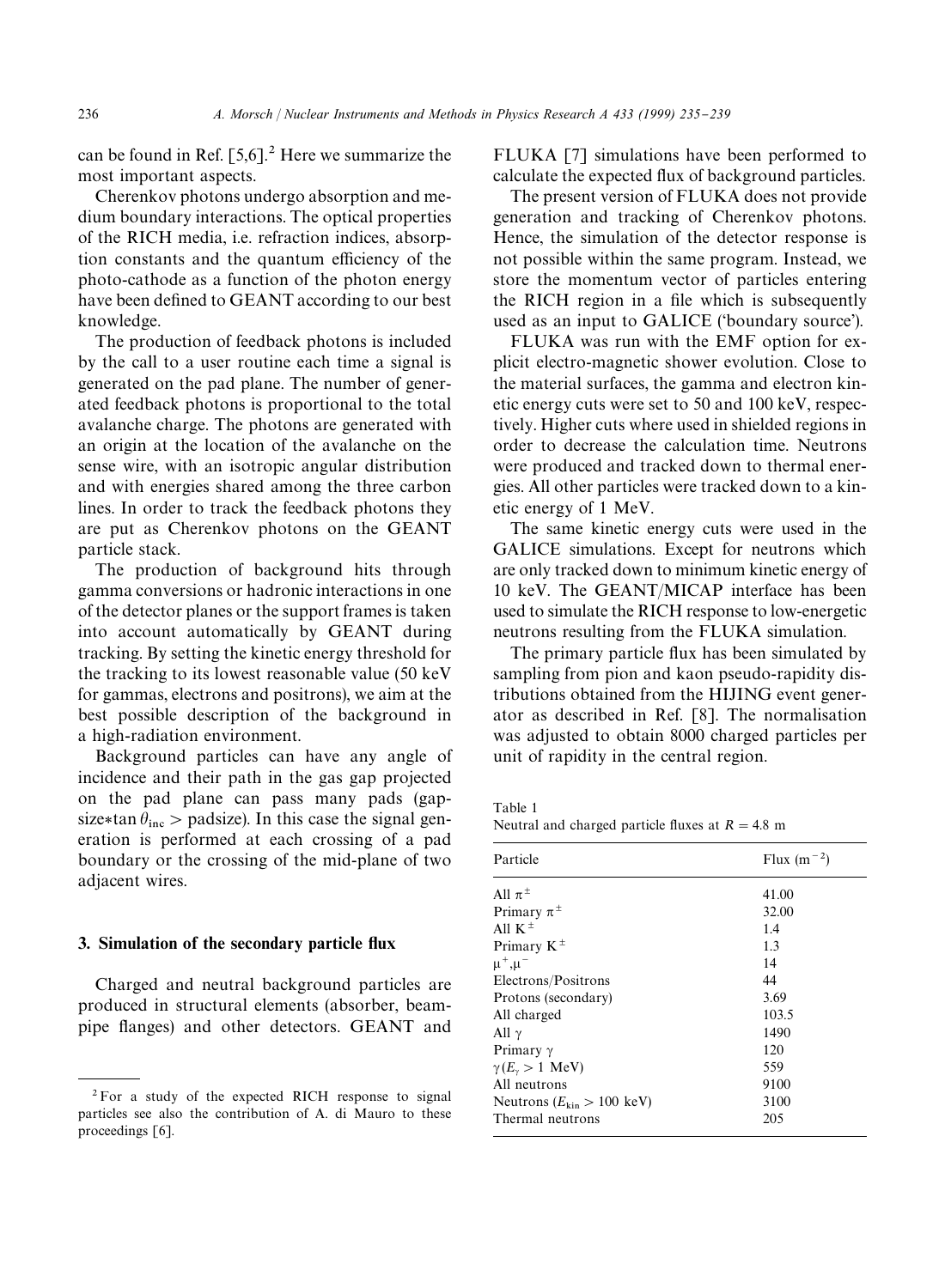## 4. Results

### *4.1. Charged and neutral particle fluxes*

A break-down of the charged and neutral particle fluxes at the radial position of the RICH as obtained with FLUKA is shown in Table 1. The flux of primary pions and kaons amounts to 32 and 1.4 m<sup> $-2$ </sup>, respectively. A similar contribution to the charged particle flux comes from electrons and positrons (44 m<sup> $-2$ </sup>). The proton flux is low  $(3.7 \text{ m}^{-2})$ , but a potential hazard results from their stronger ionisation loss.

The  $\gamma$  flux amounts to 1500 m<sup>-2</sup>. Most of the  $\gamma$  are products from secondary interactions. About  $30\%$  of the total flux is shining from the L3 magnet onto the RICH.

The total neutron flux amounts to 9100 m<sup> $-2$ </sup>, out of which 34% are neutrons with kinetic energies above 100 keV and 2% are thermal neutrons. The fast neutrons can create a signal by knocking out a proton from the methane gap.

## *4.2. Event displays*

The pattern of hit pads in one module for a central PbPb collision is shown in Fig. 1(a). The charge amplification expressed as the single-electron pulse-height (SEPH) for this event is 20 ADCchan. 9.3% of the pads have a signal above threshold.



Fig. 1. Simulated full event (PbPb central collision) as seen by a RICH module. Contributions are from (a) all particles, (b) primary pions, (c) gammas, (d) neutrons.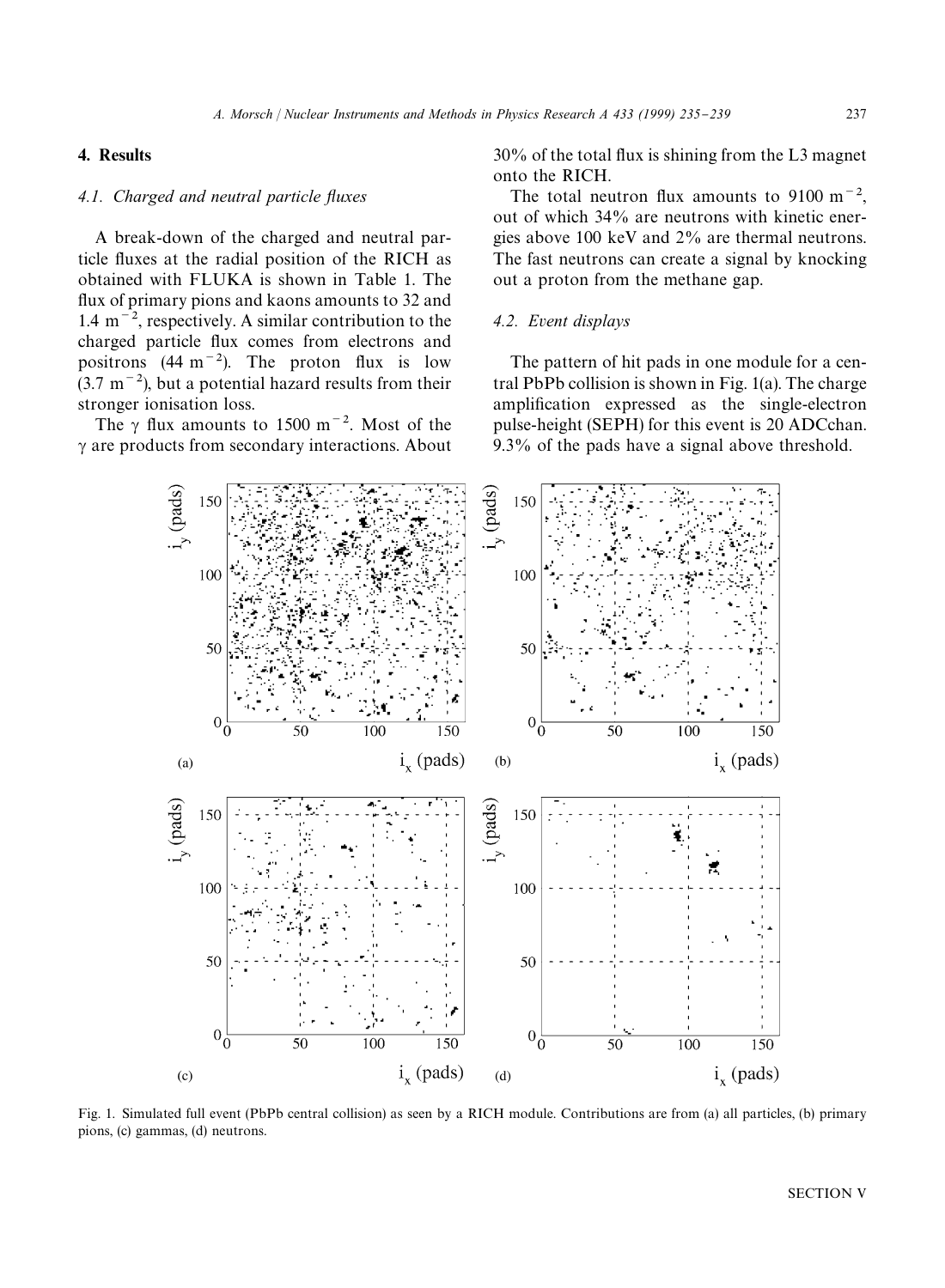Table 2

Simulated occupancies (in %) of the seven RICH modules for one central PbPb collision (SEPH: 20 ADCchan)

| ბ.∶ | 8.6 |  |
|-----|-----|--|
| 9.  | 9.  |  |
| 9.6 | 8.6 |  |

Table 3

Simulated mean occupancy as a function of the amplification expressed as the average SEPH

| <b>SEPH ADCchan</b> | Mean occupancy $(\% )$ |
|---------------------|------------------------|
| 10                  | 5.6                    |
| 20                  | 9.2                    |
| $\frac{30}{43}$     | 11.2                   |
|                     | 12.7                   |

To get an impression of the influence of the background hits we show in Fig. 1(b) the hit pattern produced by primary charged pions alone. In this case the occupancy amounts to only 4%.

The pattern produced by gamma conversions in the RICH alone is shown in Fig. 1(c). As for hadronic interactions, backscattering from the cathode-plane can produce track segments as can be seen in the lower right part of the picture.

The contribution of neutrons to the overall occupancy is small ( $\approx 4\%$ ). Locally, however, the knock-out of a proton by a fast neutron can lead to a substantial release of charge creating a large pad cluster as can be seen from Fig. 1(d).

## *4.3. Occupancy*

The occupancies for each of the seven RICH modules as obtained from one simulated central PbPb (SEPH 20 ADCchan) are shown in Table 2. The average occupancy amounts to 9.23%.

The effect on the occupancy of varying the SEPH from 10 ADCchan to 40 ADCchan is demonstrated in Table 3. If the production of feedback photons is not included in the simulation the occupancy amounts to 8.3% for a SEPH of 10 ADCchan and 10.7% for 43 ADCchan, demonstrating the importance of the effect. Decreasing the amplification will also decrease the number of signal hits. Hence, the



Fig. 2.  $\beta$  versus angle of incidence  $(\theta_{\text{inc}})$  of charged particles traversing the RICH radiator.

Table 4

Simulated contributions of individual particle fluxes to the mean occupancy

| Particle                                                           | Contribution in $\%$        |
|--------------------------------------------------------------------|-----------------------------|
| Pions<br>$\mu^+$ , $\mu^-$<br>Photons<br>$e^+$ , $e^-$<br>Neutrons | 37<br>13<br>22<br>23<br>4.0 |
|                                                                    |                             |

choice of the amplification has to come from an optimisation of pattern recognition efficiency and resolution.

In Fig. 2, the relativistic  $\beta$  of charged particles traversing the RICH radiator is plotted versus the angle of incidence. Most particles lie outside the area surrounded by the black line. These are either below the Cherencov threshold or their angle of incidence is so high that all photons are reflected at the freon-quartz boundary. If we consider that for signal particles  $\approx 85\%$  of the occupancy results from photons it is plausible that despite a charged particle flux of  $\approx 100 \text{ m}^{-2}$  to which one has to add the response to neutral particles, the resulting occupancy corresponds to a flux of signal particles of only  $\approx$  50 m<sup> $-2$ </sup>.